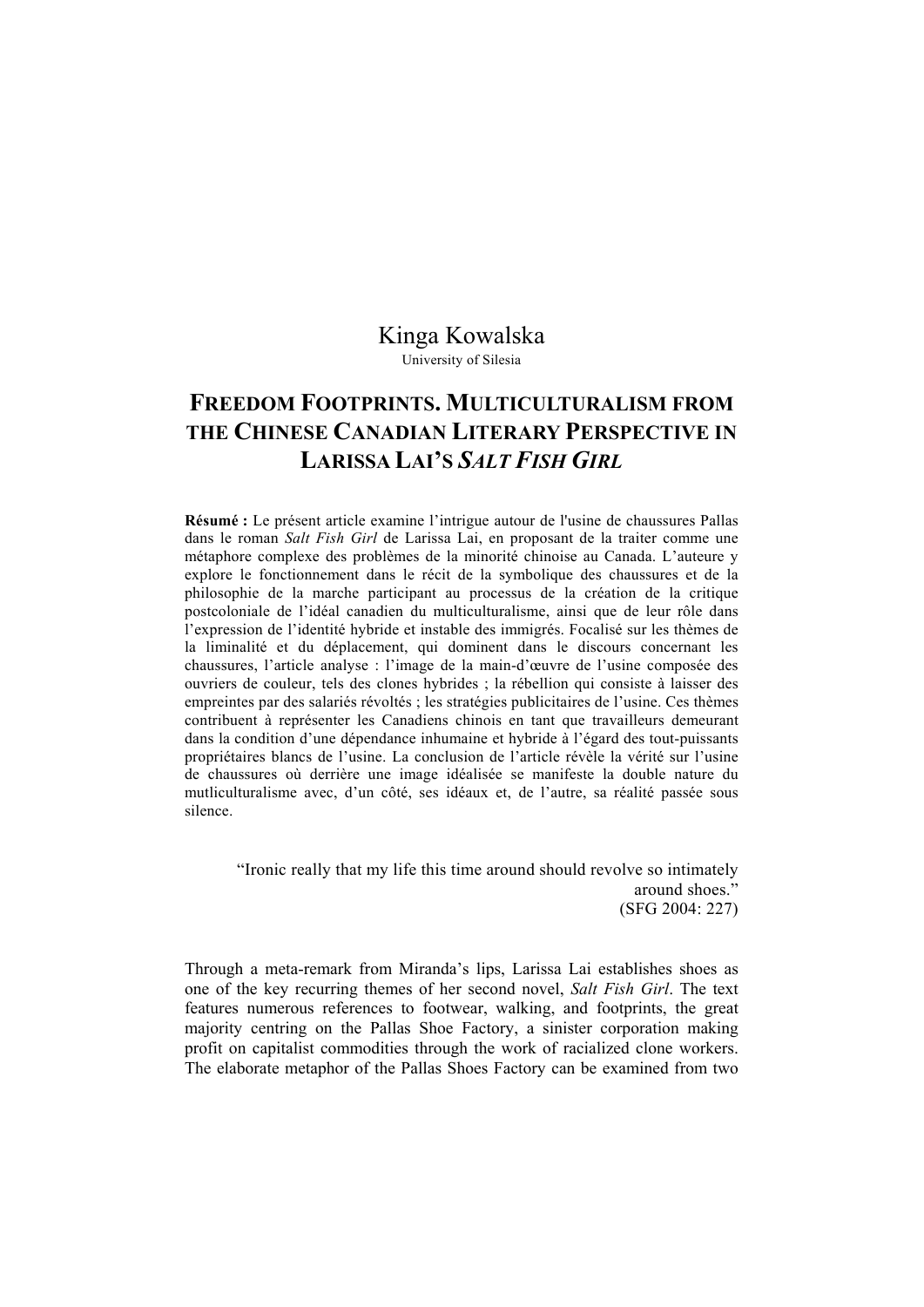opposing angles: how it represents Lai's criticism of Canadian multiculturalism, and how it expresses the author's position on postcolonial forms of negotiating with the dominant culture. On the one hand, the hypocritical circle of oppression practiced by the corporation under the guise of protection represents the hidden dangers of the Canadian well-meaning policy of multiculturalism, while on the other hand, the plight and actions of the Sonias, former Pallas clone workers, explore the possibilities and realities of writing back towards the oppressor while using elements of the dominant culture. The two sides of the plot form a coherent, fictional shoe discourse mirroring the group of pro- and counter-ideas making up the Canadian policy of multiculturalism.

First, it is necessary to establish the connection between the Pallas metaphor and multiculturalism. The link is mediated through Chinese mythology, marking the theme of shoes with ethnic connotations against the North American origins of the corporation. The Pallas storyline might essentially be divided into two opposing axes: that of the oppressive, dominant management, corresponding with Miranda's story; and that of the Sonias' campaign against the company, embodied in the character of Evie. The two characters are incarnations of the sister-brother (in the novel sister-sister) divine couple of Nüwa and Fuxi, humankind's founding couple in Chinese mythology, Miranda taking the identity of the goddess Nüwa, and Evie that of her brother, Fuxi. Both deities, despite their most usual representation as serpent-tailed humanoids, have distinct relations to footwear and walking. According to Yang and An, who describe the various myths centring around Nüwa and Fuxi in their *Handbook of Chinese Mythology*, one of the elements of Nüwa's cult, practiced at the Renzu Temple in Huaiyang County, Hunan Province, China, is the sacrifice of beautifully embroidered shoes, which are either left at the temple or burned with incense. The act of sacrifice links Nüwa, and by extension Miranda, to the idea of shoes as commodities, but also as liminal portals to the divine plane of reality, which is ensured through their transformation by fire. Fuxi, on the other hand, is most commonly linked to the action of walking, or rather its most visible physical manifestation, as Yang and An report that the deity was born after his mother stepped into a giant footprint and became pregnant. The relation to walking serves to connect Fuxi and his representation in the novel, Evie, to the discourse of displacement, but also to the idea of leaving traces of oneself as a form of communication. The mythology suggests a fairly straightforward distribution of ideas surrounding the Pallas Shoe Factory into two distinct chains of association: Nüwa, Miranda, Pallas, and shoes with their liminality as expression of multiculturalism; and Fuxi, Evie, the clone workers, and the language of footprints as an exploration of forms of negotiating with the dominant culture. This is the division that I choose to apply in my analysis of the novel.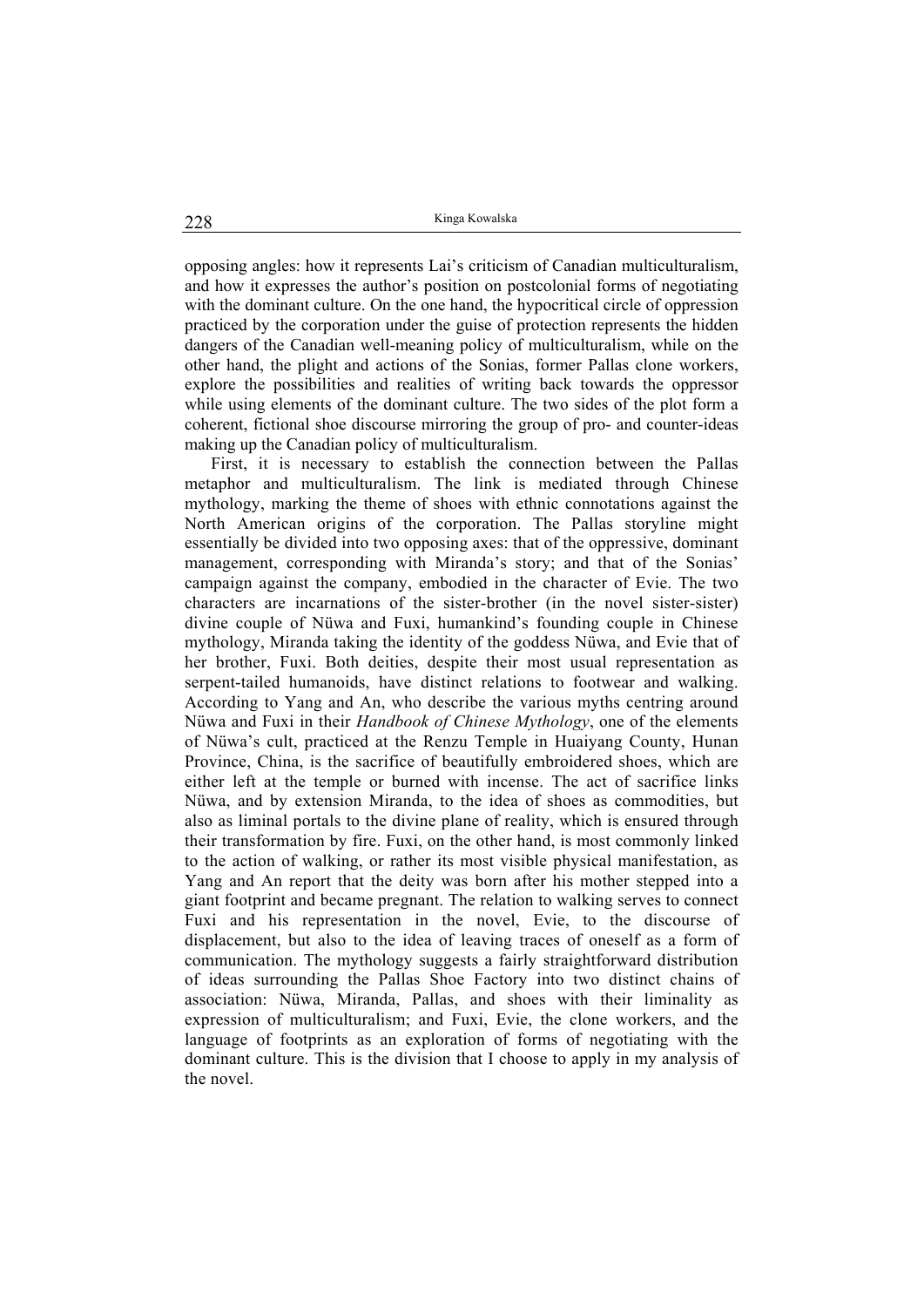Freedom Footprints 229

Expressed through the first group of connotations, that is Miranda's part of the Pallas plot, Lai's criticism of the Canadian philosophy of multiculturalism lies in the theory that multiculturalism is indeed a façade for covert racism. Lai addresses the topic on two separate occasions, both times conveying her dissatisfaction with the way multiculturalism creates an artificial appearance of idyllic tolerance based on flattened sense of equality while at the same time forcefully negating histories of discrimination and bleaching racist attitudes. In her first essay on the topic, she describes the peculiar state of a child of immigrant parents, who lives in an artificial present born from an idealized past and future, "[a] present that denies history, one that at its surface claims equality for all, even as it uses the notion of equality to perpetuate the injustices of the past (...)" (*Corrupted Lineage* n. pag.). The notions of repression and subsequent enabling of racism pervade in her later essay, where she describes the official policy of multiculturalism as "(...) polite repressed Canadian liberalism that declared itself colour-blind while continuing to support systemic racisms that are historically entrenched and highly normalized" (*Future Asians* n. pag.). This greatly capitalized, manufactured, and synthetic multiculturalism, festering with hidden racisms, is what Lai criticises through Miranda's side of the Pallas plot, showing the character's journey of discovery from oblivious faith in the rightness of the system to uncovering the repressed truth about the company's oppression of the clone workers.

The trope of repression is represented in the novel through the dreaming disease, a mysterious affliction prevalent in Miranda's narrative, its symptoms including strange body odours, disturbing dreams of topic-oriented memories, which only subside in contact with water, and suicidal tendencies, with the victims always choosing to die by drowning. Its origins lie in chemicals polluting the soil (some of them released by Pallas), and it is believed to be passed through the most vulnerable part of the body, the soles of the feet:

'On the streets of Painted Horse 3000, they say never to walk barefoot on the beaches where the victims have walked into the sea and drowned. They say it spreads through the soles of the feet' (101).

'Don't you know? That's how it spreads. It comes up through the soil. (...) It comes up through the skin of your feet and gets into your bloodstream' (164).

The dreams prompted by the disease are recollections of wars, suffering, and acts of cruelty, which makes the disease a symbol of a forceful, physical return of a repressed, violent past, which in this case might be equalled with the historical systemic racism against non-white Canadians. Liu remarks: "(...) some of its 'symptoms' seem to be the 'return' of either the repressed or of those discriminated against. (...) [The symptoms] seem to be psychosomatic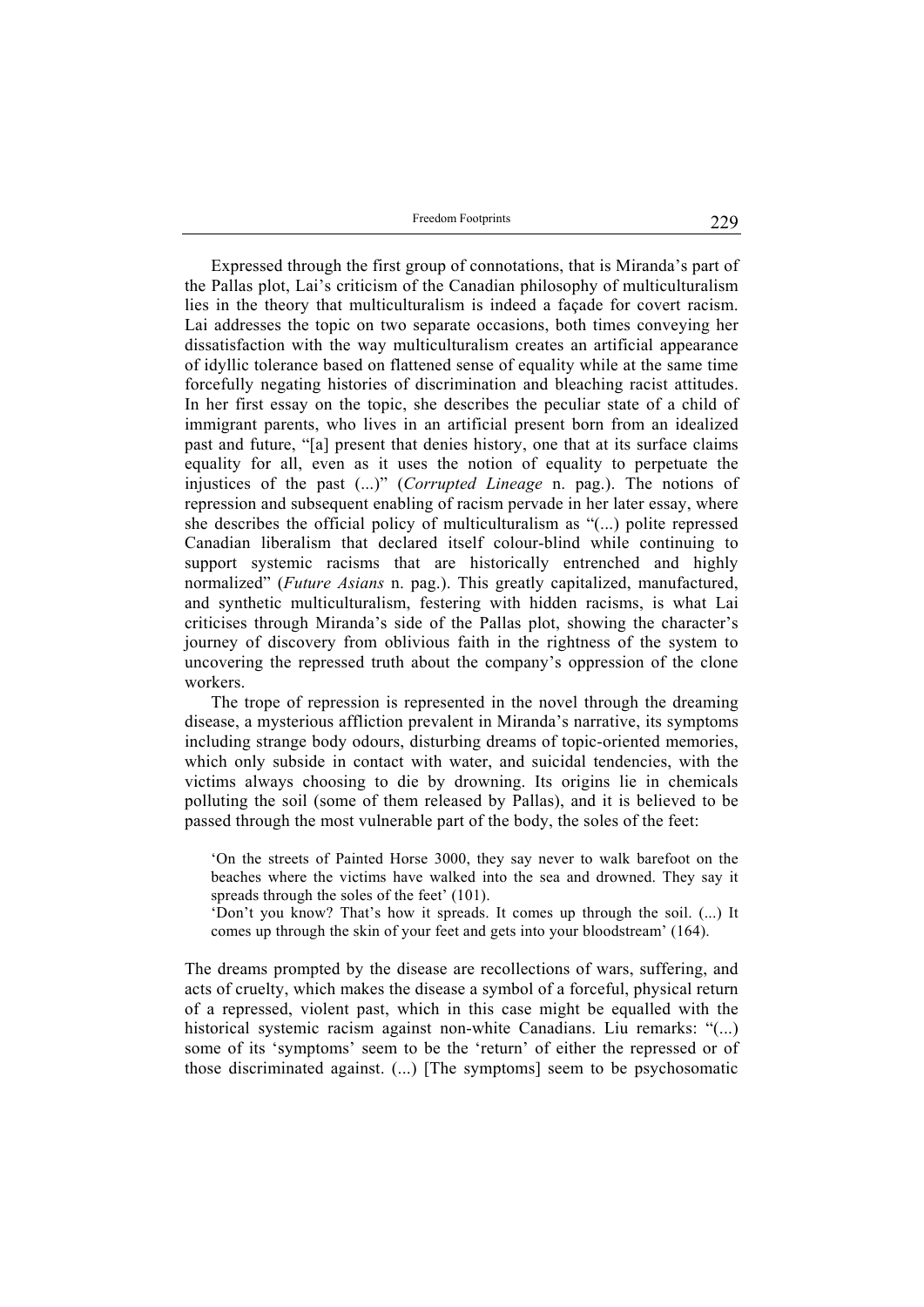responses to the excessive repressiveness of this highly rationalized society" (325). This suggests that repressed memories always inevitably rise back to the surface, shattering the artificial peace. The Pallas Shoe Factory acts in the novel as a guard against this ever present threat, offering a thematic form of protection, the idea being that since the disease is passed through the soles of the feet, the best way to avoid it is to wear sturdy, protective footwear. It is Miranda's idea to advertise the Pallas sports shoes as protection against the disease: "I was thinking, suppose Pallas were to advertise shoes as protection against the dreaming disease. Memory-proof soles. I think they would sell really well" (*SFG* 244). It is a purely marketing manoeuvre, as there is no scientific proof that the Pallas shoes have any effect on the spread of the disease, but in this case the strength of the idea lies in the fabricated myth of functionality now attached to the shoes, which become a symbol of capitalist power: if one can afford the shoes, one will live a long and healthy life safe from the filthy dreaming disease.

The problem with this form of protection is that it is almost by definition flawed and ineffective. If one delves into the symbolism of shoes, one quickly discovers that the most ubiquitous characteristic of footwear lore is the shoe's liminality. Riello and McNeil describe shoes as "the principal intersection between body and physical space" (3), stressing that a shoe is the one object which comes into direct contact with both the body (the foot) and the outside world (the ground), creating simultaneously a barrier and a link between the domestic and the public spheres. Davidson adds a transformative dimension to the shoe's liminality, naming it "a symbol of transaction and transference from one state to another" (631). The shoe, therefore, occupies an in-between space of connection and transformation, sharing traits of both spheres in one entity. However, when the shoe's liminality is confronted with the discourse of purity and pollution, as is the case in Japanese footwear culture, it necessarily becomes a polluted object: "[f]ootwear was unclean both from its contact with the ground, and with the feet" (Chaiklin 175). If a shoe is always-already unclean, then it is impossible for it to act as a genuine form of protection against the pollutant it is immersed in. Miranda's advertising idea is therefore inherently useless, not only because it is fake and untested, but also because it is intrinsically self-contradictory.

Given that Pallas is ironically responsible for the disease and its extension, the protective sports shoes, are always-already polluted by its contagion, then Lai's criticism of multiculturalism is clear. She suggests that the artificially created, capitalist policy of equality is in fact a smokescreen for systemic racism in First World countries such as Canada; racism which is no longer open, but hidden under the guise of commodified protection. Lai underlines the reliance of capitalism on "a certain kind of liberalism and a certain drive towards hybridity, fragmentation and adaptation" (*Future Asians* n. pag.),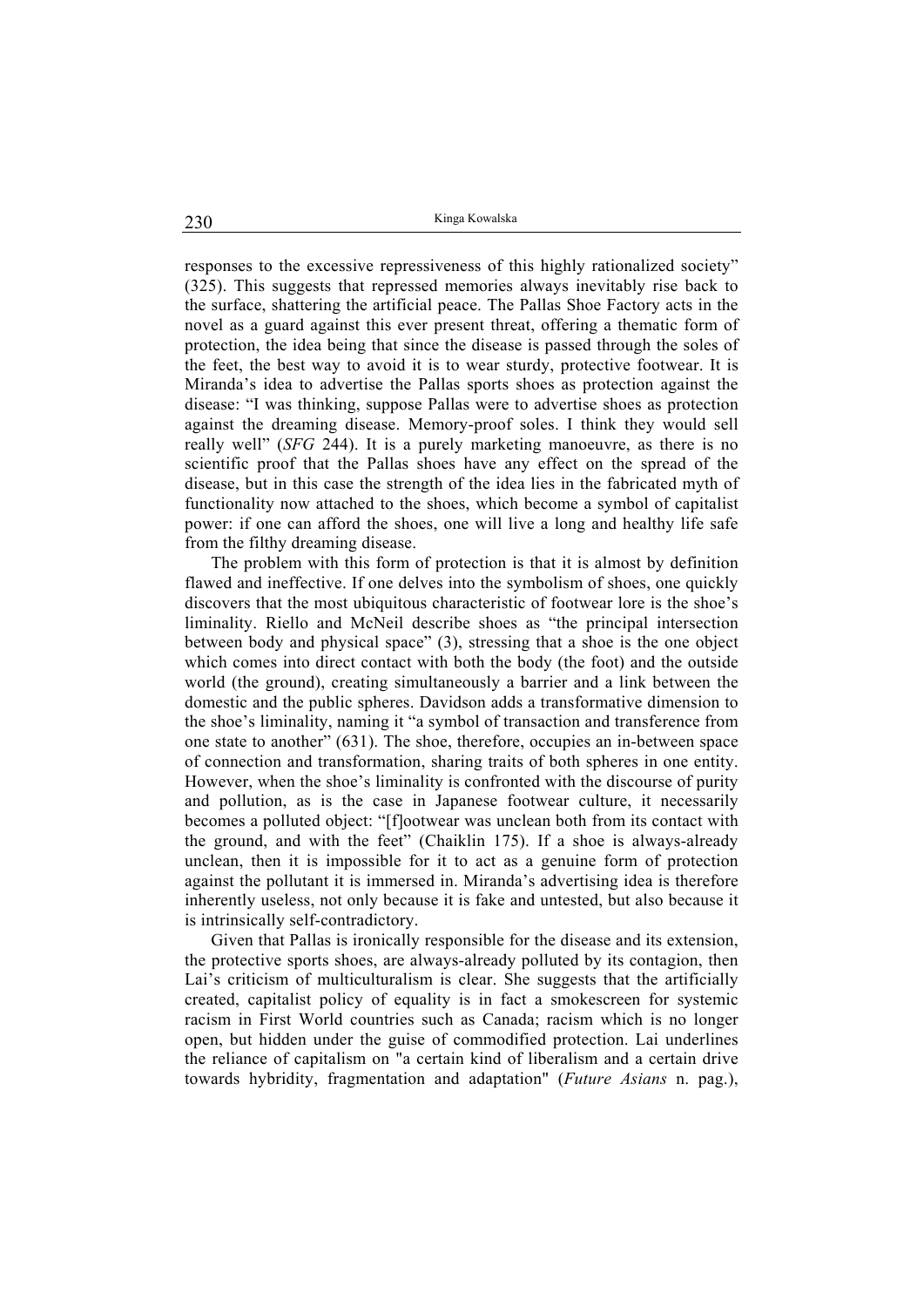Freedom Footprints 231

stressing that in order to economically appeal to a wider range of consumers, capitalism needs to embrace the ideas of multiculturalism. Jeffrey J. Santa Ana, who analyses the artificial hybridity present in American advertising, elaborates on that thought, highlighting the dangers of such an approach. He posits that: "racially mixed people in commercials epitomize the corporate multicultural trend of eliding material and historical structures of racist exploitation to turn ethnicity into an asset for ethnic-identified consumers" (19). Santa Ana's statement supports Lai's warning about multiculturalism obscuring a racist reality, as well as validates the author's use of advertising in the novel. In *Salt Fish Girl*, the covert racism, symbolically presented through Pallas commercials, becomes a dangerous threat, as it offers an idyllic, peaceful untruth and uses it to seduce those it acts against. Miranda is a case in point, as her identity is marked as other by her Durian smell, a characteristic reminiscent of the dreaming disease, but she is also manipulated by Pallas into betraying everything Evie and the Sonias stand for.

The second side of the Pallas plot containing the story of the novel's oppressed characters is expressed through the act of walking, an activity innately suited to represent the ideas of homelessness, displacement, and uprootedness. Following Michel de Certeau's words: "to walk is to lack a place" (103), to be in constant motion, in-between states. Kinga Araya, a Polish Canadian conceptual artist, uses de Certeau's theories about walking in her art in order to explore the realities of im- and emigration as both literal and figurative displacement, creating a metaphorical discourse helpful in addressing the issues of ethnic and national minorities in Canada and other multicultural countries. Araya's theoretical work is particularly applicable in *Salt Fish Girl*, where the theme of walking becomes central to the clone workers' narrative.

Even though the act of walking is by definition always caught in the inbetween space of motion, it can be inferred through the traces it leaves: footprints. A footprint contains a great amount of information about the walker: his or her height, weight, gait, and manner of movement. In fact, de Certeau sees "(...) walking as a space of enunciation" (98), a form of expression and communication. Amato goes a step further, declaring: "[w]alking is talking. It can be understood as a language, having its own vernacular, dialects and idioms" (4). Therefore, if walking is talking, then the footprints are the written message. A footprint, then, becomes the perfect weapon in the hands of Evie and her sisters, the Sonias, who use rubber soles with embedded messages as a form of sabotage against Pallas, a shoe factory:

The soles of the shoes functioned like rubber stamps, the wed mud like ink. The footprints said:

What does it mean to be human?

How old is history?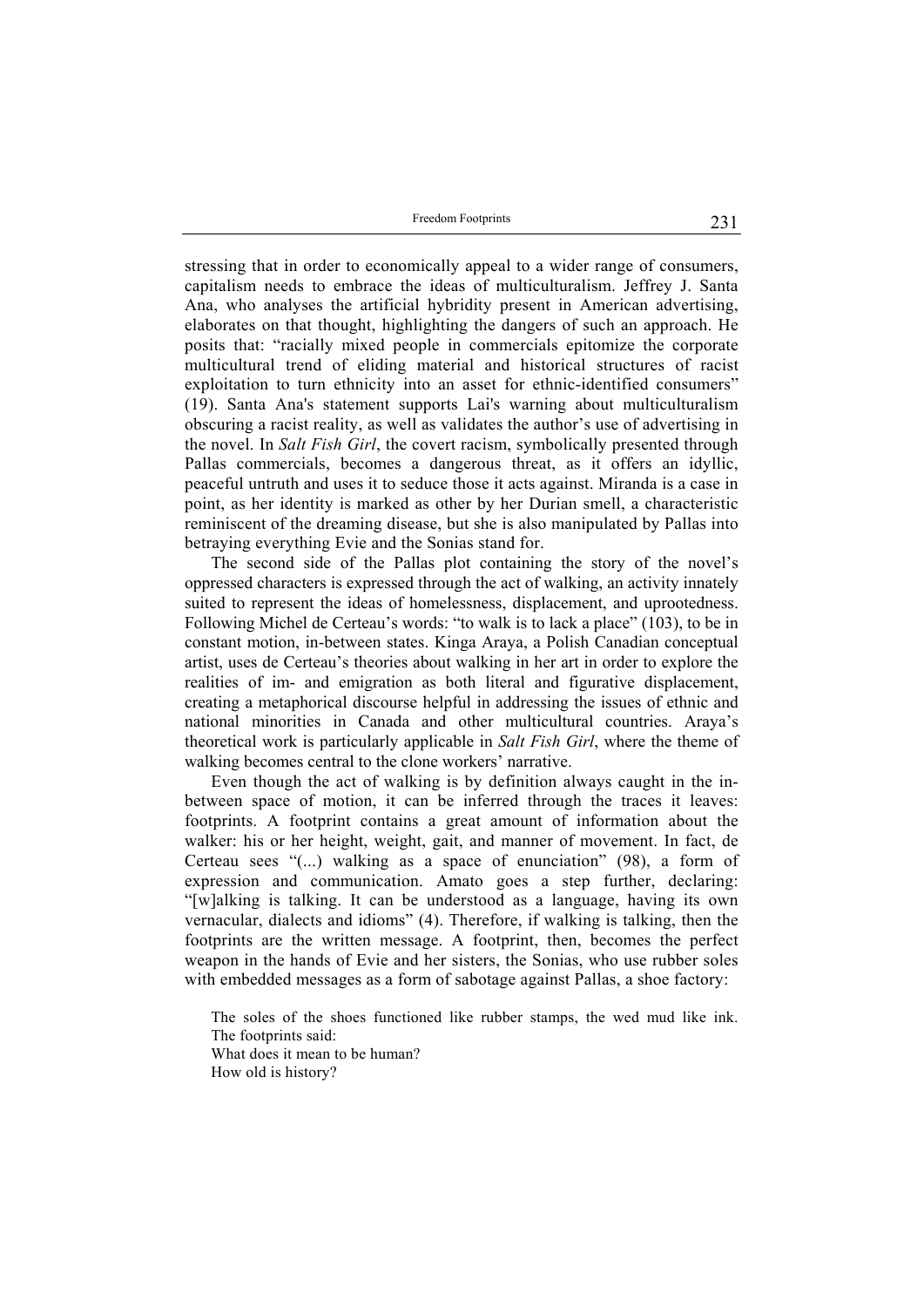The shoemakers have no elves. One set of footprints was just a price list: materials: 10 units labour: 3 units retail price: 169 units profit: 156 units Do you care? (SFG 237-238).

In fact, what the Sonias are doing is writing a poem with their own displacement, as well as with the motion of each of their sympathisers who put on the rubber soles on their Pallas sports shoes. They are writing back, expressing their stories against the dominant message of the Pallas advertising campaign, doing so by employing the products of their oppressor.

However, writing back is never straightforward. Lai's concern is to write back in such a way so as not to inadvertently fuel the dominant voice. She warns: "[t]he question becomes how the racialized writer can break the silence of the past without empowering the media machine to replicate the same trope in a new, more virulent (because sanctioned by the stamp of authenticity) form" (*Corrupted Lineage* n. pag.) Her answer is not, in fact, to write back, but to rewrite: "I like to think of my writing as revision, as a conscious corruption of an existing text or texts, or even as corruptions of corruptions" (*Corrupted Lineage* n. pag.) Lai's position on the subject is visible in the novel through the Sonias' footprint poems. The messages, although remaining within the broad discourse of shoes produced by Pallas, both physically (the rubber soles attached to Pallas sports shoes) and ideologically (footprints being a result of walking in the factory sanctioned shoes), re-appropriate both the shoes and the discourse as their own, simultaneously adding to and undermining it with the physicality of the Sonias' eloquent walking. The poem soles are an addition which changes the whole structure of the shoe from the cause of oppression into a tool of freedom, completely re-writing its message. The Sonias, even though seemingly trapped within the discourse of shoes, are winners: they seize the only currency they own, their displacement, and use it both as a weapon against oppression and as a tool to form their own space within the dominant culture, regaining their agency through the very object that stripped them of it.

Through extensive use of the theme of shoes, Lai links the two opposing sides of the Pallas plot in order to form a complete, coherent, and cleverlyengineered fictional discourse of oppression and reclaiming, which serves to mirror the existing mechanisms of the Canadian multiculturalism policy, highlighting the systemic racism hidden under the guise of colour-blind equality, as well as the trappings of expressing one's alternate story while using the dominant language. The shoe discourse is ubiquitous in the novel, underlying all of the actions of the two main characters, Miranda and Evie, and shaping their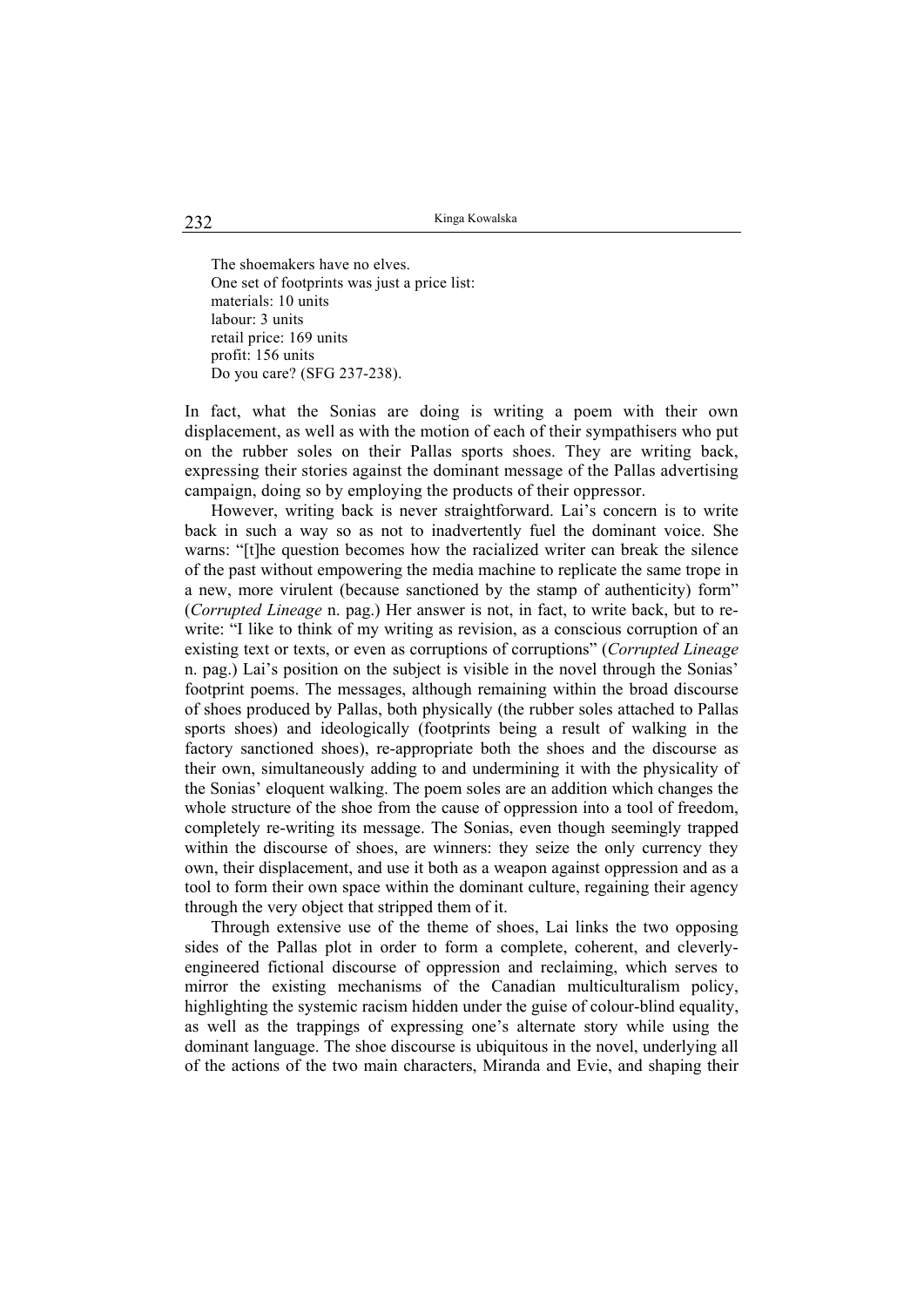choices. However, the story ends on a positive note, with the two protagonists escaping the discourse by shedding their shoes in exchange for serpent tails, which coil together underwater, beyond the need for footwear.

## **Works Cited :**

- Amato, Joseph Anthony. *On Foot: A History of Walking.* New York: NYU Press, 2004.
- Araya, Kinga. "Artist Statement." *Kinga Araya* (2007). 29 Aug. 2013. <http://www.kingaaraya.com/>
- Certeau, Michel de. "Walking in the City." *The Practice of Everyday Life*. Trans. Steven Rendall. Berkeley, Los Angeles, London: University of California Press, 1984. 91-110.
- Chaiklin, Martha. "Purity, Pollution and Place in Traditional Japanese Footwear." *Shoes: A History from Sandals to Sneakers.* Ed. G. Riello and P. McNeil. Oxford: Berg, 2006. 160-182.
- Davidson, James M. "Keeping the Devil at Bay: The Shoe on the Coffin Lid and Other Grave Charms in Nineteenth- and Early Twentieth-century America." *Int J Histor Archaeol* 14 (2010): 614-649. *EBSCOhost*. 25 April 2012.
- Lai, Larissa. "Corrupted lineage: Narrative in the gaps of history." *West Coast Line* 34.3 (2001): 40-53. *ProQuest*. 6 March 2012.
- ―. "Future Asians: Migrant speculations, repressed history & cyborg hope." *West Coast Line* 38.2 (2004): 168-175, 194. *ProQuest*. 6 March 2012.
- ―. *Salt Fish Girl*. Toronto: Thomas Allen Publishers, 2004.
- Liu, Kate Chiwen. "Hybridization as the Postcolonial Anti-Exotic in Larissa Lai's *Salt Fish Girl.*" *Concentric: Literary and Cultural Studies* 35.2 (2009): 309-336. *ProQuest*. 6 March 2012.
- Riello, Giorgio and Peter McNeil. "A Long Walk: Shoes, People and Places." *Shoes: A History from Sandals to Sneakers.* Ed. G. Riello and P. McNeil. Oxford: Berg, 2006. 2-29.
- Santa Ana, Jeffrey J. "Affect-Identity: The Emotions of Assimilation, Multiraciality, and Asian American Subjectivity." *Asian North American Identities: Beyond the Hyphen*. Ed. E. Ty and D. Goellnicht. Bloomington: Indiana University Press, 2004: 15-42.
- Yang, Lihui and Deming An. *Handbook of Chinese Mythology.* Oxford: Oxford University Press, 2005.

**Kinga Kowalska** is a graduate student at the University of Silesia in Katowice, reading English Cultures and Literatures. She holds two BA degrees: in Applied Languages: English and French (2010), and in English Cultures and Literatures (2012). She joined the Canadian Studies Student Circle in 2011, and has been its president since 2012.